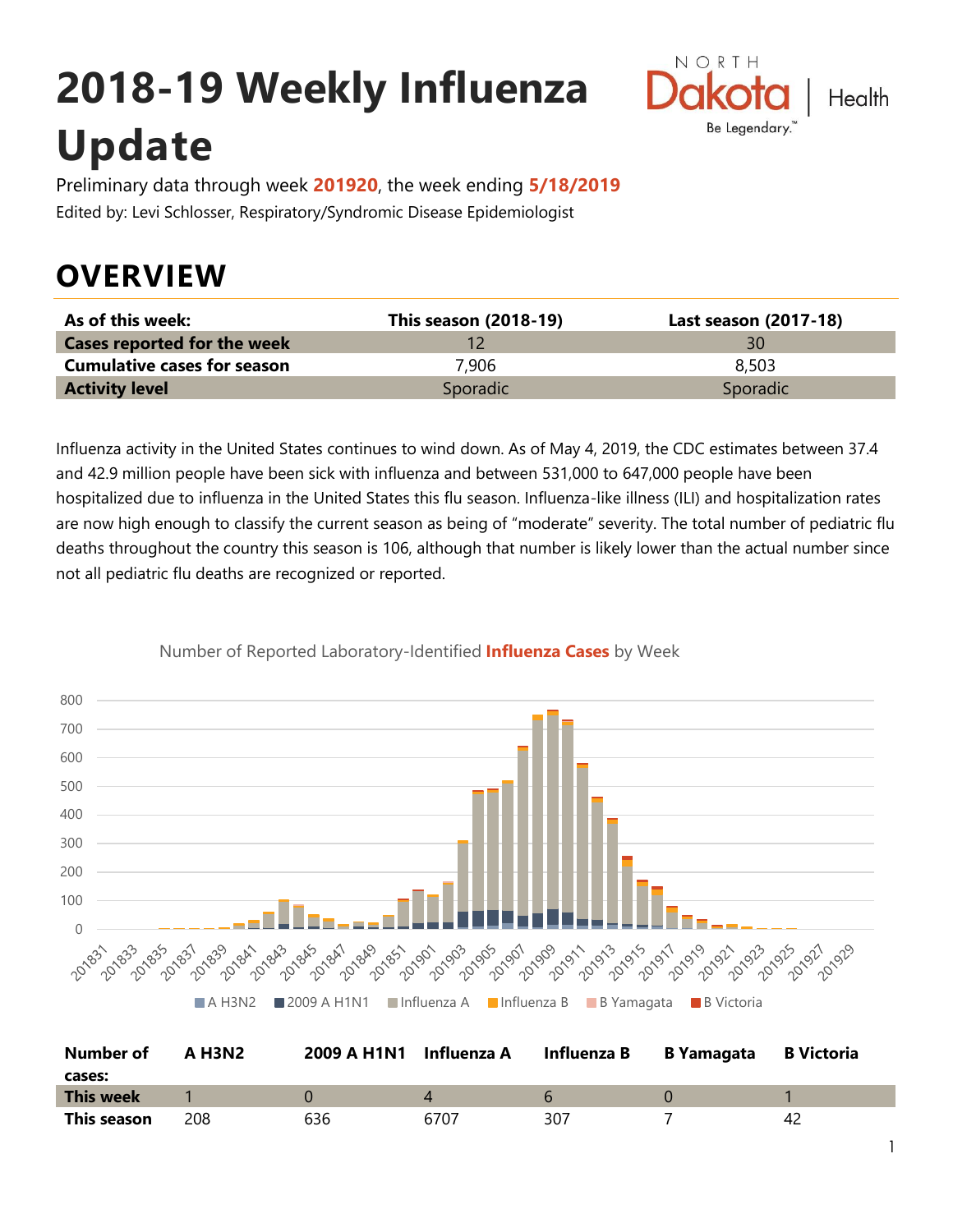Laboratory-confirmed influenza is a reportable disease in North Dakota. Influenza "cases" include people that have tested positive for influenza in a healthcare setting. It does not include people with influenza who did not seek healthcare, or who were diagnosed without a lab test, which is common. The true number of people with influenza in North Dakota is underrepresented, but case data allows us to see where and in what populations influenza is circulating. It also provides context regarding how the current season compares with previous seasons. Find more information about cases on [www.ndflu.com.](file://///nd.gov/doh/DOH-DATA/MSS/DC/PROGRAM/IMMUNE/Immunize/Influenza/Inf18-19/Surveillance/Weekly%20Summaries/www.ndflu.com)

## **CASE DEMOGRAPHICS**



**MALE** FEMALE



#### Cases by **County**

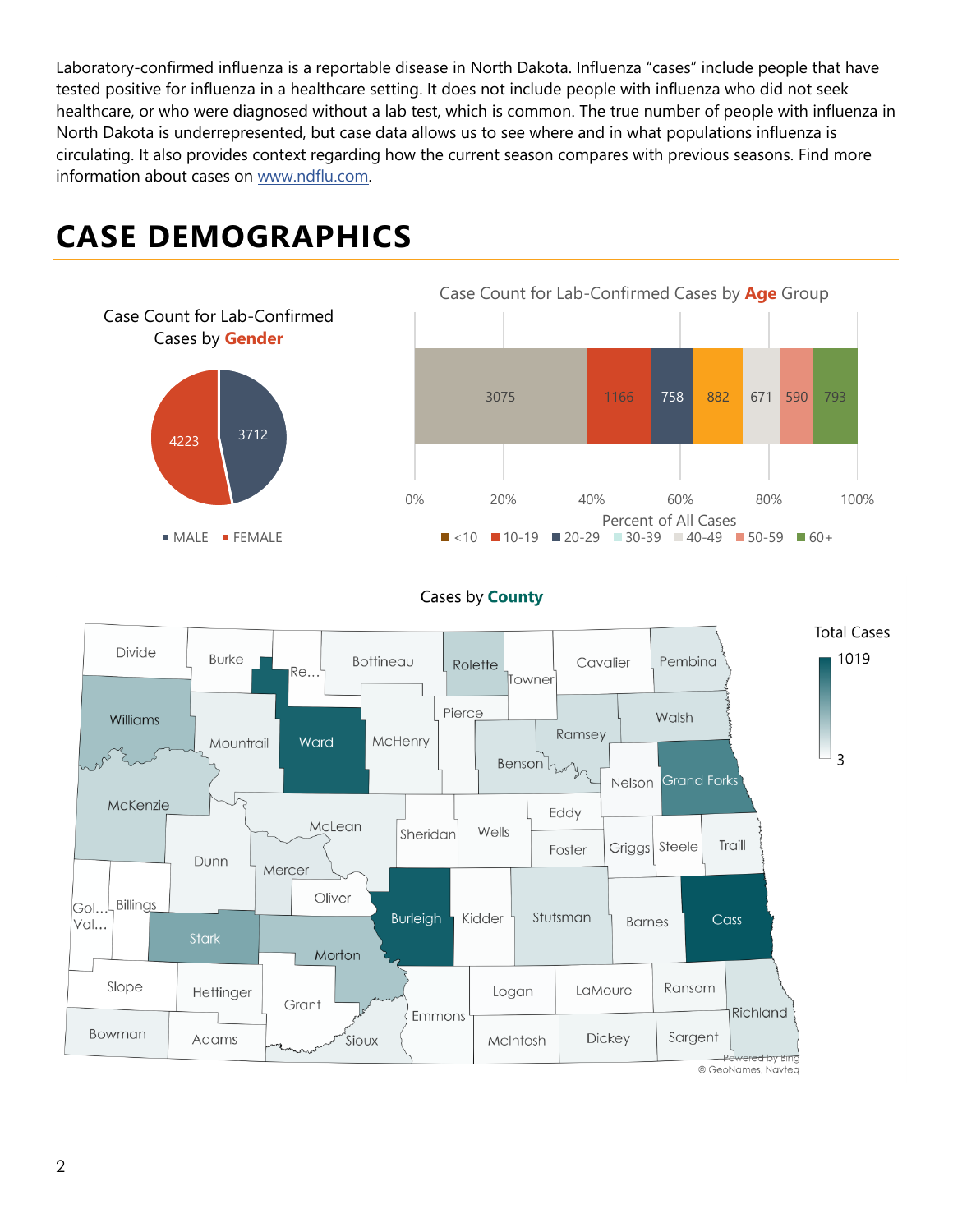## **OUTBREAKS**

During the influenza season, influenza outbreaks are common anywhere people gather, including schools, child care centers, and health care facilities. Outbreaks of influenza or influenza-like illness may be reported to the NDDoH. The following outbreaks have been reported this season:

| <b>Setting</b>                | <b>Number of outbreaks</b> | <b>Identified pathogens</b>                  |
|-------------------------------|----------------------------|----------------------------------------------|
| Long Term Care, Basic Care,   | 21                         | 15 influenza A; 2 influenza A/B; 1           |
| <b>Assisted Living</b>        |                            | rhinovirus/Haemophilus influenzae; 3 unknown |
| <b>Schools</b>                |                            | 1 influenza A/B; 2 influenza A               |
| <b>Child Care Centers and</b> |                            | 1 influenza A; 1 unknown, 1 influenza A/RSV  |
| <b>Preschools</b>             |                            |                                              |

### **SURVEILLANCE PROGRAMS**

In addition to case reporting, the NDDoH uses a variety of information sources to fully describe what is happening during the influenza season.

#### **Hospitalizations**

This season, the NDDoH has introduced a new influenza hospitalization surveillance program. Select North Dakota hospitals report the number of influenza-related hospitalizations weekly to the NDDoH. Because this surveillance methodology is new, hospitalization numbers this year may not be comparable to those seen in previous years.





#### **Deaths**

Data on pneumonia and influenza deaths is obtained from Vital Records and based on the cause of death listed on the death certificate.

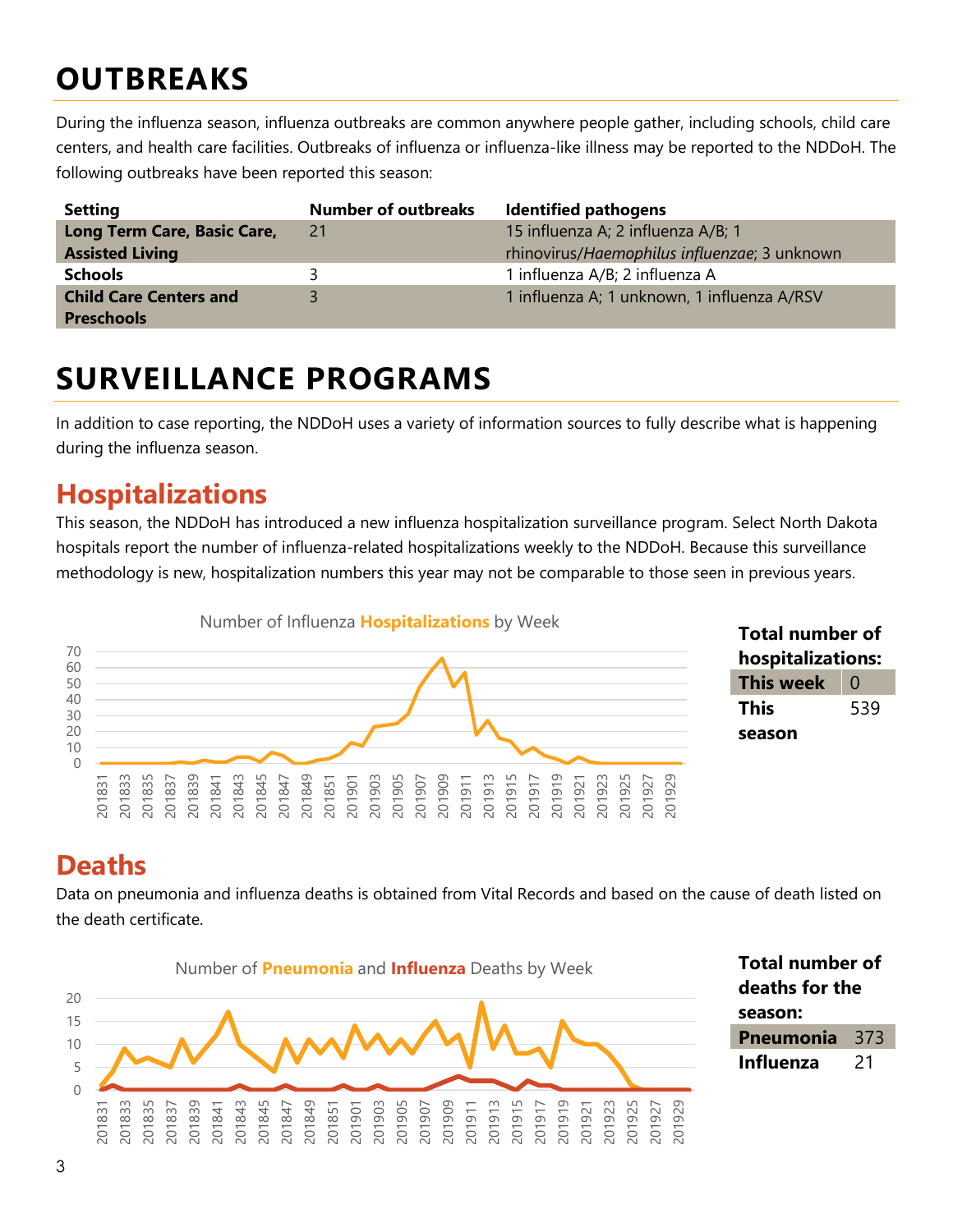#### **Outpatient Influenza-like Illness**

The NDDoH participates in the national U.S. Outpatient Influenza-like Illness Surveillance Network (ILINet). Data from participating outpatient providers in North Dakota are pooled to create a state-wide estimate for the weekly percent of healthcare visits due to influenza-like illness (ILI). Patients presenting with a fever of 100ºF or greater and a cough and/or sore throat are considered to have ILI. For more information on state and national ILINet data, see FluView [Interactive.](https://gis.cdc.gov/grasp/fluview/fluportaldashboard.html)



#### **Sentinel Laboratory Data**

The NDDoH receives influenza and RSV testing data from participating sentinel laboratories across the state. The total number of positive tests and the total number of tests conducted are reported and used to create a state-wide percent positivity statistic. For influenza, percent positivity of 10% or greater indicates "season level" influenza activity.

 **0.72% 6 10 6 2 1 3478 .84% 8 11 6 3 3 3697**

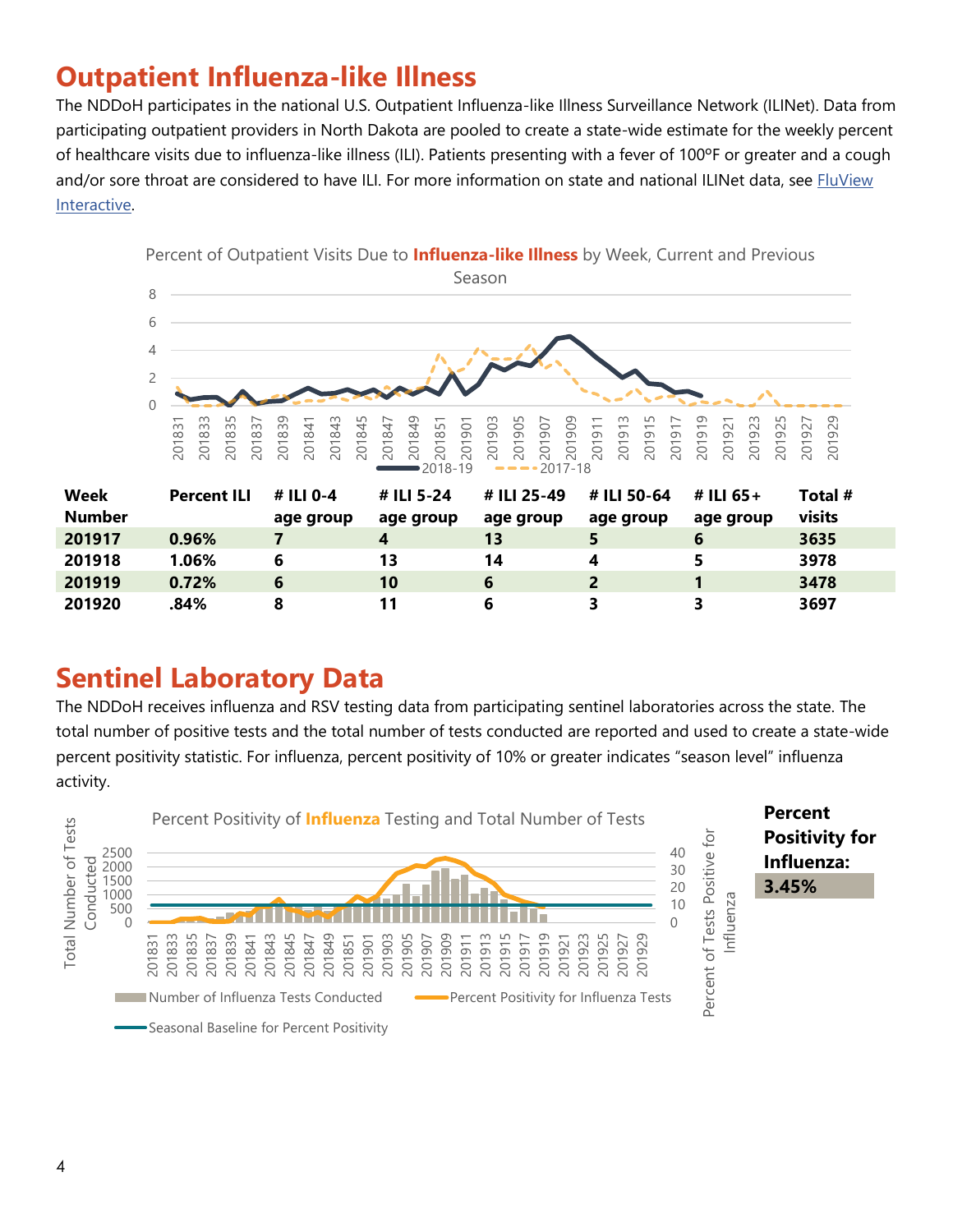

#### **School Absenteeism**

During the influenza season, increases in school absenteeism data can be used as an early indicator for influenza circulation. The NDDoH received absenteeism data from a majority of schools in the state. Data here include absences for all reasons.



## **MULTISEASON COMPARISON**



| <b>Season</b> | <b>Total Cases</b> | Peak Week (week ending) Predominant Strain |                           |
|---------------|--------------------|--------------------------------------------|---------------------------|
| $2014 - 15$   | 6.443              | 12/27/2014                                 | A H3N2 (vaccine mismatch) |
| 2015-16       | 1,942              | 3/12/2016                                  | 2009 A H1N1               |
| 2016-17       | 7.507              | 2/18/2017                                  | A H3N2                    |